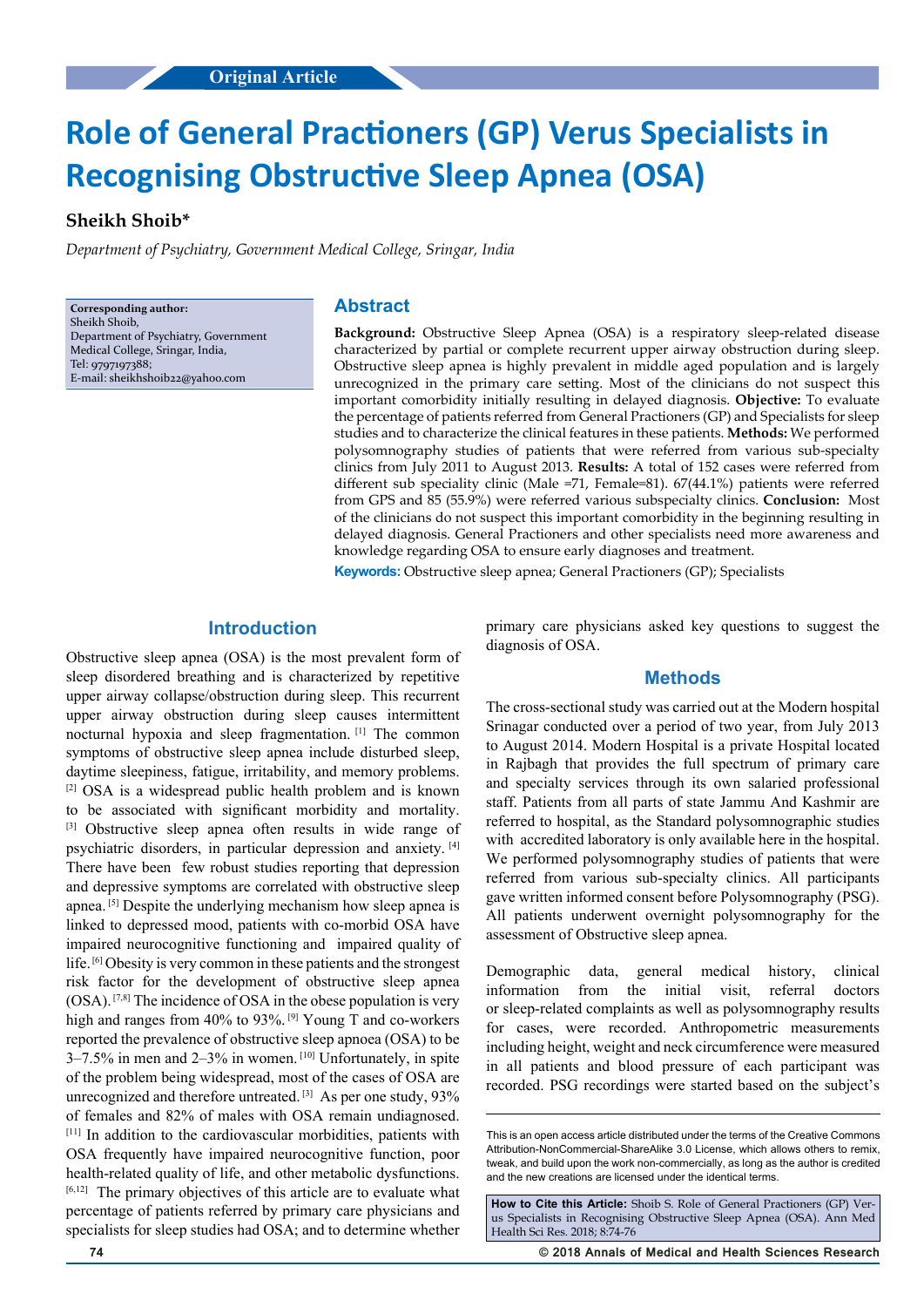usual domestic sleeping habits and each patient was recorded for a minimum of 7 hours.

#### **Exclusion criteria**

- Patients on nocturnal oxygen supplementation.
- Unstable cardiopulmonary, neurological, or psychiatric disease.
- Upper airway surgery.
- Using positive airway pressure therapy or oral appliances.

#### **Results**

A total of 152 cases were referred from different sub speciality clinic. Male =71), Female=81).  $67(44.1\%)$  patients were referred from GPS and 85 (55.9%) were referred various subspecialty clinics [Tables 1–4].

| Table 1: Basic characteristics and PSG finding of the study population. |                   |  |  |
|-------------------------------------------------------------------------|-------------------|--|--|
| Mean ± SD                                                               | Total (N=152)     |  |  |
| Age (years)                                                             | $54.89 \pm 12.89$ |  |  |
| <b>BMI</b>                                                              | $31.09 \pm 4.61$  |  |  |
| Neck circumference (cm)                                                 | $40.27 \pm 3.38$  |  |  |
| AHI                                                                     | $21.79 \pm 12.04$ |  |  |
| <b>ESS</b>                                                              | $14.93 \pm 3.93$  |  |  |

| Table 2: Referral in the study population (n=152). |                                 |                      |               |                    |
|----------------------------------------------------|---------------------------------|----------------------|---------------|--------------------|
|                                                    |                                 | Sex<br>Male $(n=71)$ | Female (n=81) | Total<br>$(n=152)$ |
| Referral by                                        | GР                              | 27                   | 40            | 67                 |
|                                                    | <b>Specialist</b>               | 38.0%<br>44          | 49.4%<br>41   | 44.1%<br>85        |
|                                                    |                                 | 62.0%                | 50.6%         | 55.9%              |
|                                                    | $v2:20$ df: 1 P 0 160 (non-Sig) |                      |               |                    |

χ2: 2.0, df: 1, P 0.160 (non-Sig.)

| Table 3: Referral pattern in the study population: men vs. Women. |              |               |       |  |
|-------------------------------------------------------------------|--------------|---------------|-------|--|
|                                                                   | Sex          | <b>Total</b>  |       |  |
| <b>Referred by</b>                                                | Male         | <b>Female</b> |       |  |
| GP                                                                | 27           | 40            | 67    |  |
|                                                                   | 38.0%        | 49.4%         | 44.1% |  |
|                                                                   | 9            | 19            | 28    |  |
| Cardiologist                                                      | 12.7%        | 23.5%         | 18.4% |  |
|                                                                   | 11           | 0             | 11    |  |
| E.N.T.                                                            | 15.5%        | $0.0\%$       | 7.2%  |  |
|                                                                   | 3            | 6             | 9     |  |
| Endocrinologist                                                   | 4.2%         | 7.4%          | 5.9%  |  |
|                                                                   | 9            | 8             | 17    |  |
| Neurologist                                                       | 12.7%        | 9.9%          | 11.2% |  |
|                                                                   | 5            | 1             | 6     |  |
| Psychiatrist                                                      | 7.0%         | 1.2%          | 3.9%  |  |
|                                                                   | 7            | 7             | 14    |  |
| <b>Others</b>                                                     | 9.9%<br>8.6% |               | 9.2%  |  |
| $\chi^2$ : 20.2, df: 6, P 0.003 (Sig.)                            |              |               |       |  |

| in the study population. |  | Table 4: Frequency of snoring and excessive day time sleepiness |
|--------------------------|--|-----------------------------------------------------------------|
|                          |  | Total Male Female                                               |
|                          |  |                                                                 |

| Snoring                     | 144 | 64<br>94.7% 90.1% 98.8% | 80 | $x^2$ : 5.6 P: 0.018 (Sig.) |
|-----------------------------|-----|-------------------------|----|-----------------------------|
| Excessive day time<br>sleep | 118 | 54<br>77.6% 76.1% 79.0% | 64 | $x^2$ : 0.2 P: 0.66 (NS)    |

## **Discussion**

Sleep apnea is considerably under recognized by primary care physicians. The primary objectives of this article is to evaluate what percentage of patients referred by primary care physicians for sleep studies had OSA; to characterize the clinical features of these patients and compare them with our known OSA population; and to determine whether primary care physicians asked key questions contained in a work sheet to make the diagnosis of OSA. Primary care physicians can also be very helpful in referring patients suspected of having OSA to sleep specialists for proper diagnosis and treatment. Thus, a significant public health problem is identified and a solution established.

OSA is a big public health problem because of its high prevalence and drastic effects on health. Obstructive sleep apnoea if left untreated has a poor prognosis in both the short (accidents) and long term (cardiovascular problems. [7] Given the curent magnitude of obstructive sleep apnoea and its implications on health, this disease must now be recognised as a public health problem of the first order. However, there is a clear lack of methodology, infrastructure and resources to deal with this disease, which means that 90% of patients still go undiagnosed. One important factor leading to such a scenario is lack of awareness and training among primary care physicians and other physicians to diagnose OSA as it is a recently described disorder for which most primary care physicians do not have formal training. Physicians currently in practice received little or no formal training in sleep disorders during medical school. Students currently in medical school receive an average of approximately 2 hours of formal education about sleep disorders. [13] Few PCCs routinely screen patients for OSA, possibly, in part, because there are no published guidelines that provide specific recommendations about whether and how to screen. [13] There is therefore a growing need to involve and train primary care staff in the diagnosis and referral of OSA patients. The growing number of patients being diagnosed and treated by specialists also makes it increasingly difficult for them to monitor and follow up OSA patients on their own. Therefore, the primary care physicians must be trained so that they acquire sufficient knowledge and expertise both to refer a patient with suspected OSA to the suitable specialist and to conduct a basic follow-up. [14] The role of primary care in the detection, referral, treatment and follow-up of patients with obstructive sleep apnoea is also important because of the increased prevalence that the disease is acquiring. Some primary care physicians who refer suspected OSA patients, who have concerning symptoms for diagnostic studies, seem to only refer those patients who are sure to have OSA. This reflects in the extremely high rates of positive tests. It also leads to under reporting and missing of the mild cases. The Walla Walla study in Washington State demonstrated that with appropriate education of community physicians and patients, availability of diagnostic equipment, and ongoing consultation with sleep disorders specialists, referral for sleep testing by primary care physicians increased almost 8-fold from 0.27% to 2.1%. [15] This study emphasized that primary care physicians